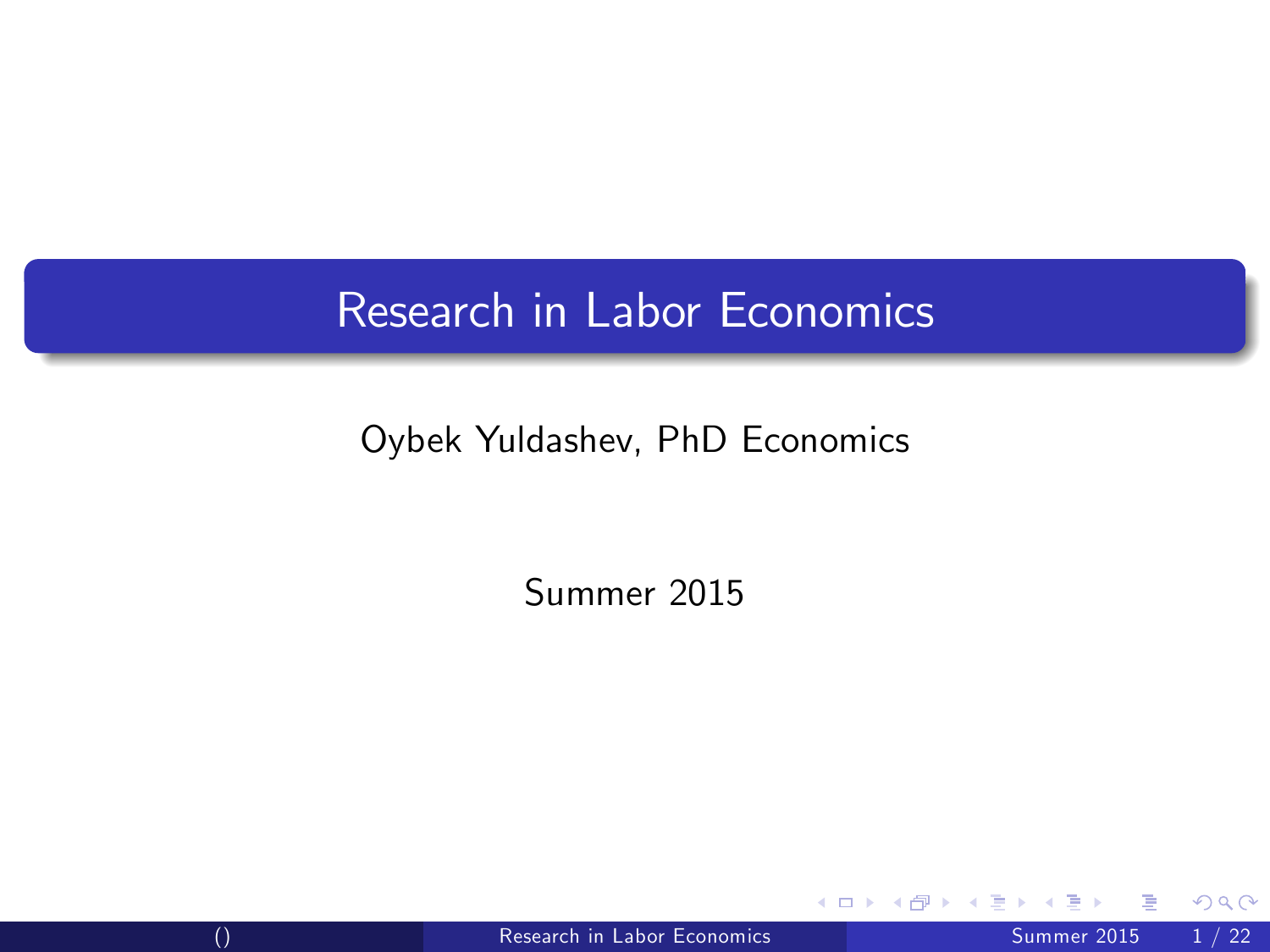- Labor economics is the study of the behavior of employers and employees
- Focus: How employees and employers react to:
	- Wages
	- **•** Prices
	- **Profits**
	- Nonpecuniary aspects of employment relationship
- The fundamental question: What factors motivate or limit individual choices in the labor market?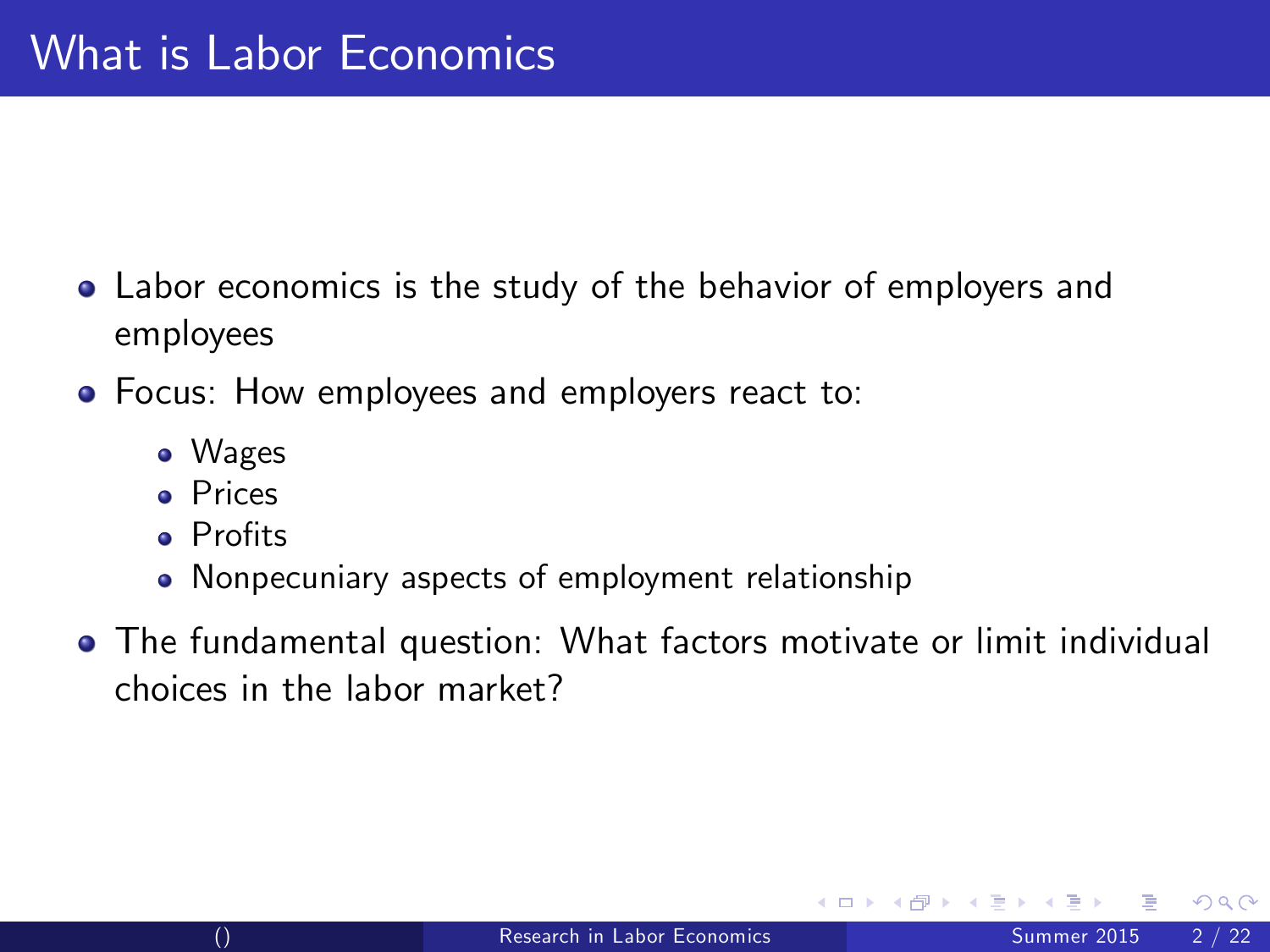- Labor supply
- **•** Labor demand
- The impact of labor supply and labor demand interactions on wage structure
- Why study?
	- What are the sources of income inequality?
	- What are the disincentive effects of attempts to produce a more equal income distribution?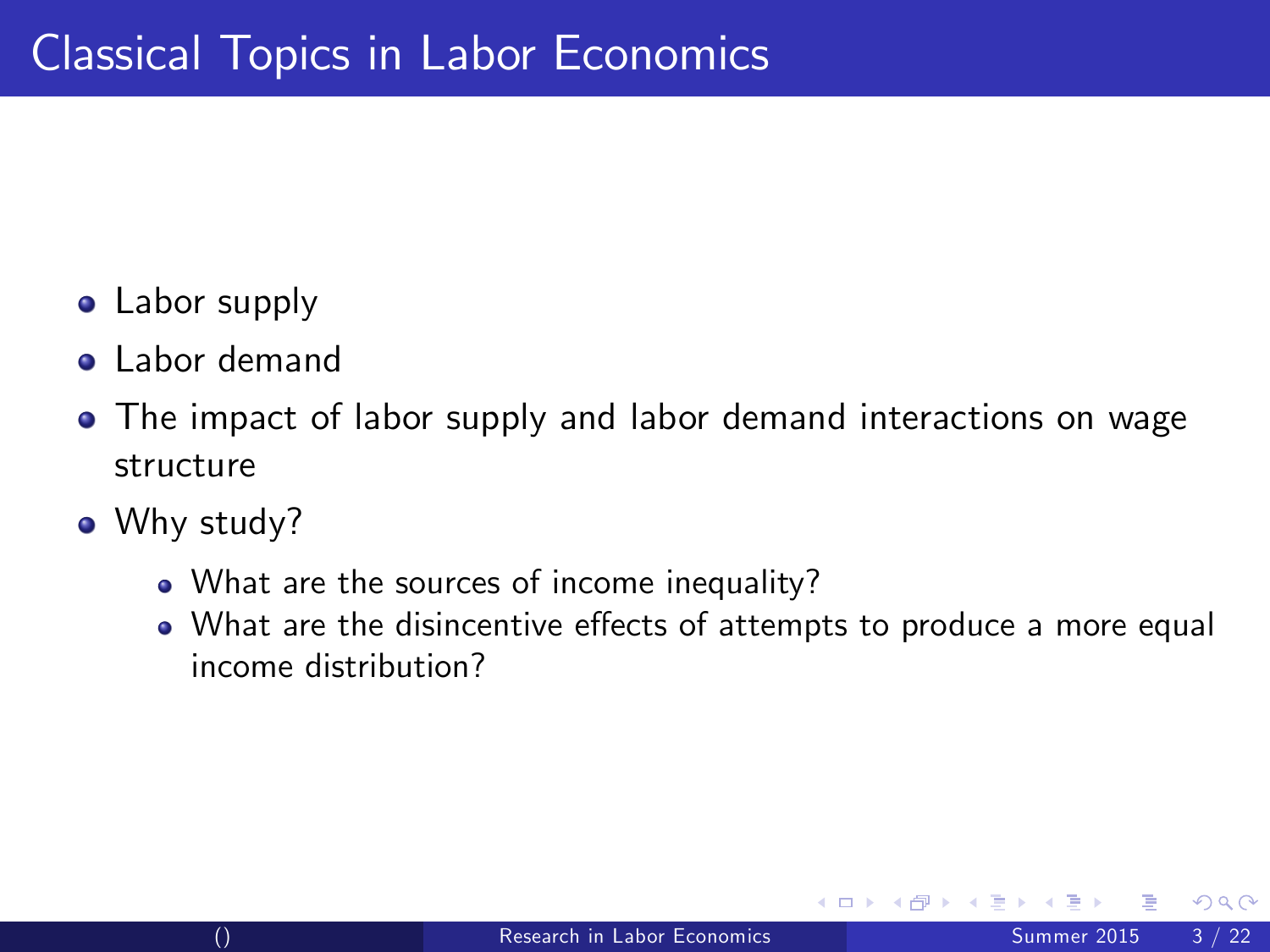- **•** Few extensions:
	- Human capital
	- **·** Government policy
	- **•** Discrimination
	- **•** Retirement

<span id="page-3-0"></span>4 0 8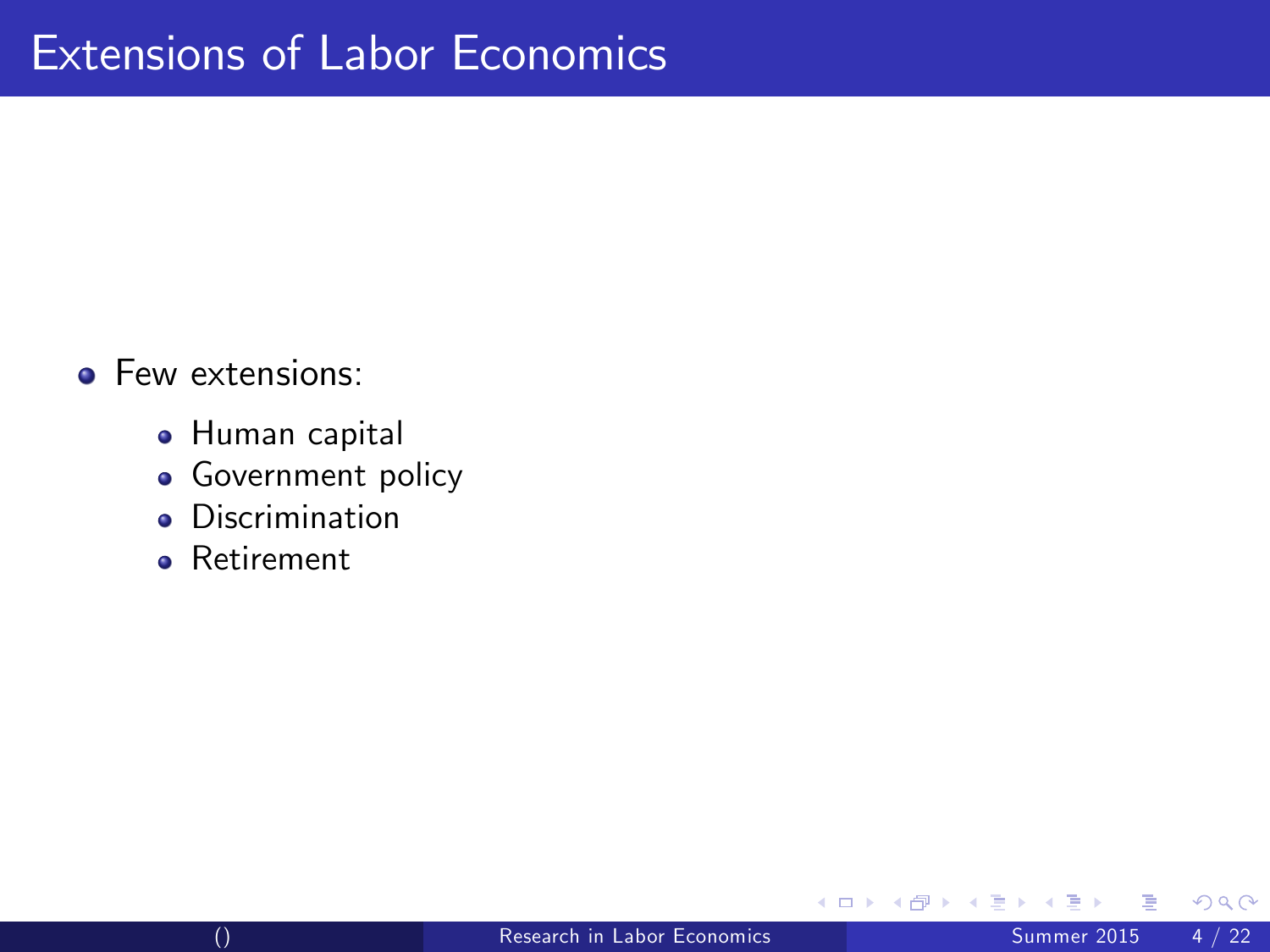## Recent Research Trends in Labor Economics

<span id="page-4-0"></span>

| Year of publication: 1990-99                 |        |                 |           |  |
|----------------------------------------------|--------|-----------------|-----------|--|
| <b>Subfield</b>                              | Theory | <b>Empirics</b> | Total     |  |
| for<br>Demand<br>educa-                      | 7      | 29              | 36        |  |
| tion/formation of<br>human<br>capital        |        |                 |           |  |
| The demand and supply of la-<br>bor          | 10     | 58              | 68        |  |
| Organization of labor markets                | 28     | 59              | 87        |  |
| Firm behaviour/personnel eco-<br>nomics      | 26     | 23              | 49        |  |
| Household economics                          | 8      | 20              | 28        |  |
| Aging and retirement                         | 0      | 6               | 6         |  |
| Crime                                        | 2      | 2               | 4         |  |
| Total                                        | 81     | 197             | 278       |  |
| AER, Econometrica, the JPE, the QJE, the RES |        |                 |           |  |
| Source: List & Rasul (2011)                  |        |                 |           |  |
|                                              |        | (ロ) (何) (ヨ) (ヨ) | э.<br>200 |  |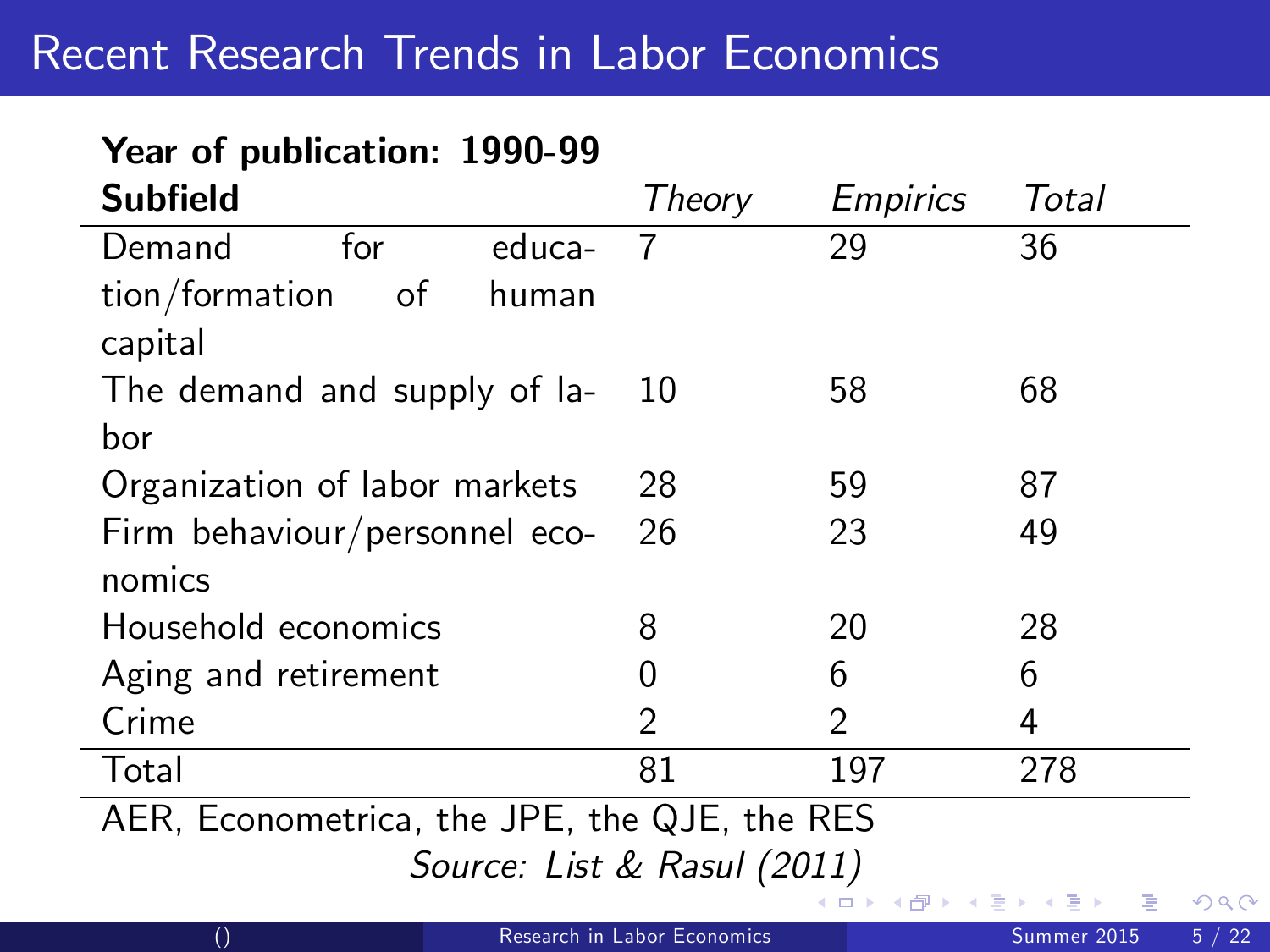# Recent Research Trends in Labor Economics (2000-09)

| Year of publication: 1990-99                 |          |              |       |  |  |
|----------------------------------------------|----------|--------------|-------|--|--|
| <b>Subfield</b>                              | Theory   | Empirics     | Total |  |  |
| for<br>Demand<br>educa-                      | 10       | 46           | 56    |  |  |
| tion/formation of<br>human                   |          |              |       |  |  |
| capital                                      |          |              |       |  |  |
| The demand and supply of la-                 | 20       | 53           | 73    |  |  |
| bor                                          |          |              |       |  |  |
| Organization of labor markets                | 20       | 48           | 68    |  |  |
| Firm behaviour/personnel eco-                | 33       | 28           | 61    |  |  |
| nomics                                       |          |              |       |  |  |
| Household economics                          | 12       | 27           | 39    |  |  |
| Aging and retirement                         | $\Omega$ | 6            | 6     |  |  |
| Crime                                        | 4        | $\mathbf{1}$ | 5     |  |  |
| Total                                        | 96       | 219          | 315   |  |  |
| AER, Econometrica, the JPE, the QJE, the RES |          |              |       |  |  |
| Source: List & Rasul (2011)                  |          |              |       |  |  |

<span id="page-5-0"></span>4 0 3 4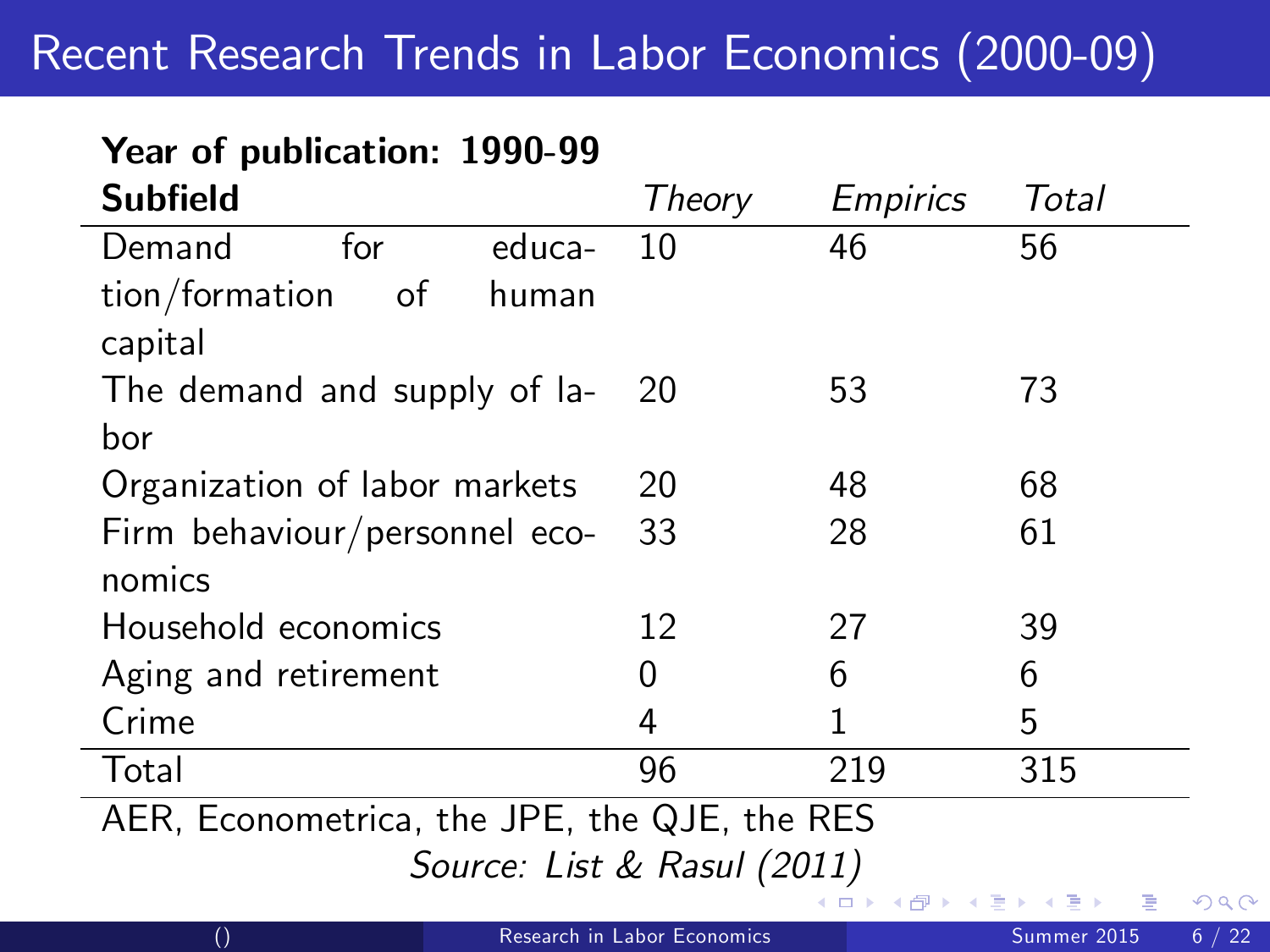- Labor markets often exhibit bizarre economic irregularities:
	- Law of supply does not always hold (Fehr, 2007, AER);
	- Incentive do not always work (Benabou & Tirole 2003, 2006, Bestley & Ghatak 2005, AER; Bandiera et al., 2009, REStud)
- <span id="page-6-0"></span>Labor supply has long been at the forefront of empirical research (Blundell & MaCurdy, 1999, HoLE).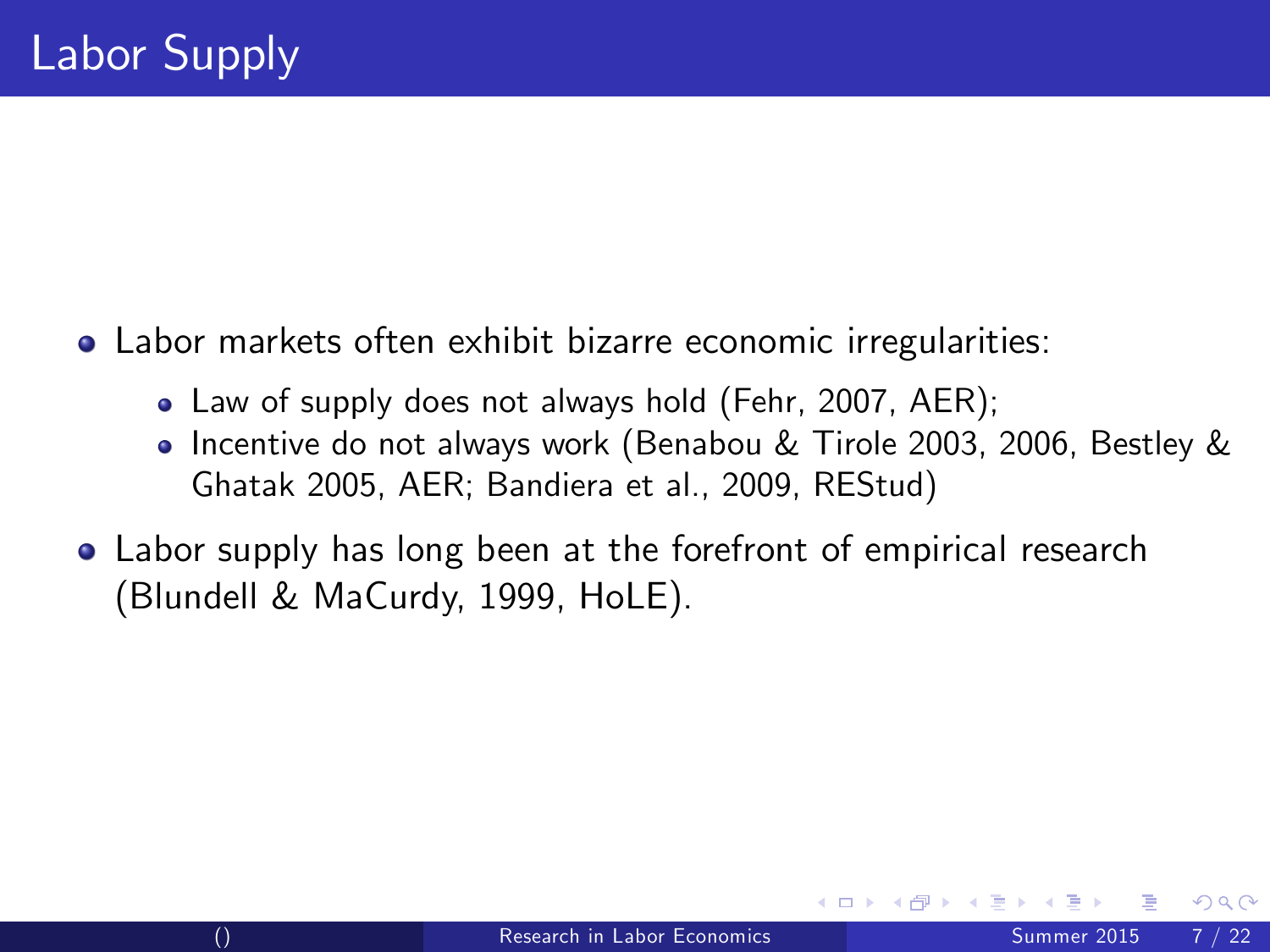- **•** Focus: What factors determine the individual's decision:
	- To work or not to work?
	- How many hours to work?
- The labor supply can be analyzed in two contexts: static and intertemporal

 $\leftarrow$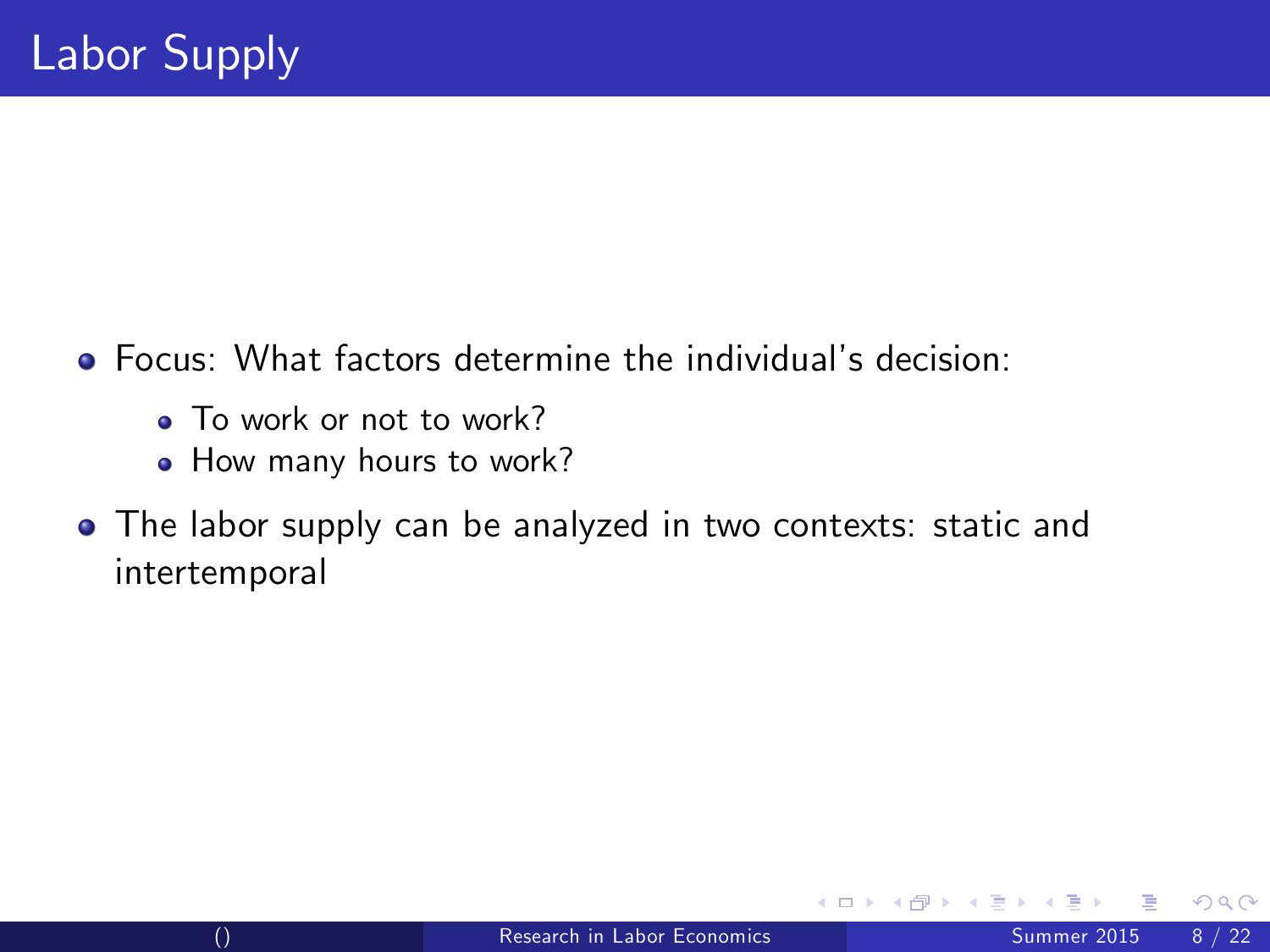- Intensive margin (Optimal hours of work):
	- Income and substitution effects of wage changes
- Extensive margin (Participation in employment):
	- Single negative substitution effect
	- The impact of the existing welfare system and average taxes on labor force participation

つひひ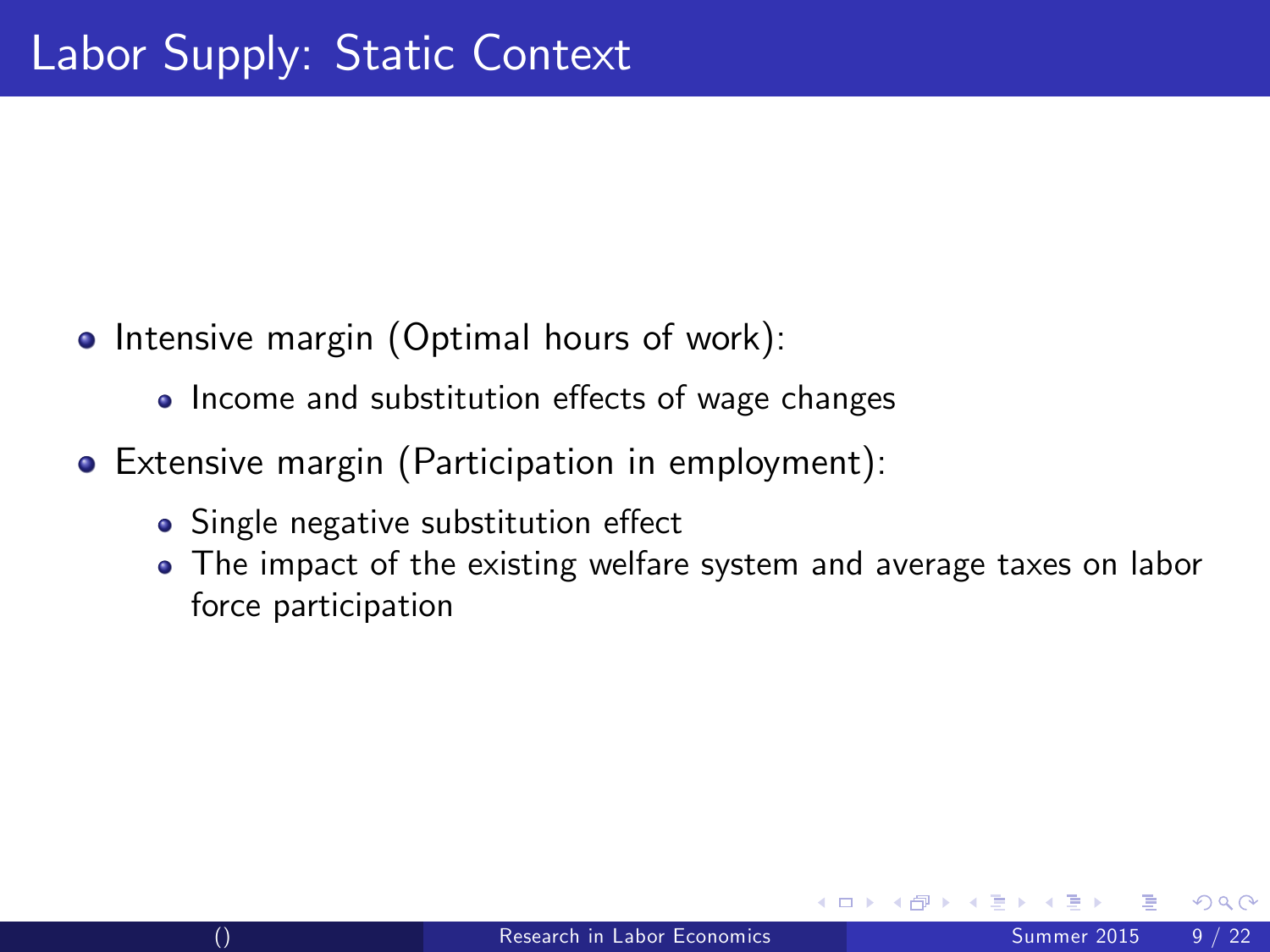# Empirical Evidence on the Impact of Wages on Labor Supply

|                             | Hours of work    | Participation                                   |
|-----------------------------|------------------|-------------------------------------------------|
| Males                       | Reasonably small | Reasonably small                                |
| Single females              |                  | Reasonable moderate Small but higher than males |
| Married females Significant |                  | Lower than for single females                   |

4 0 8

 $QQ$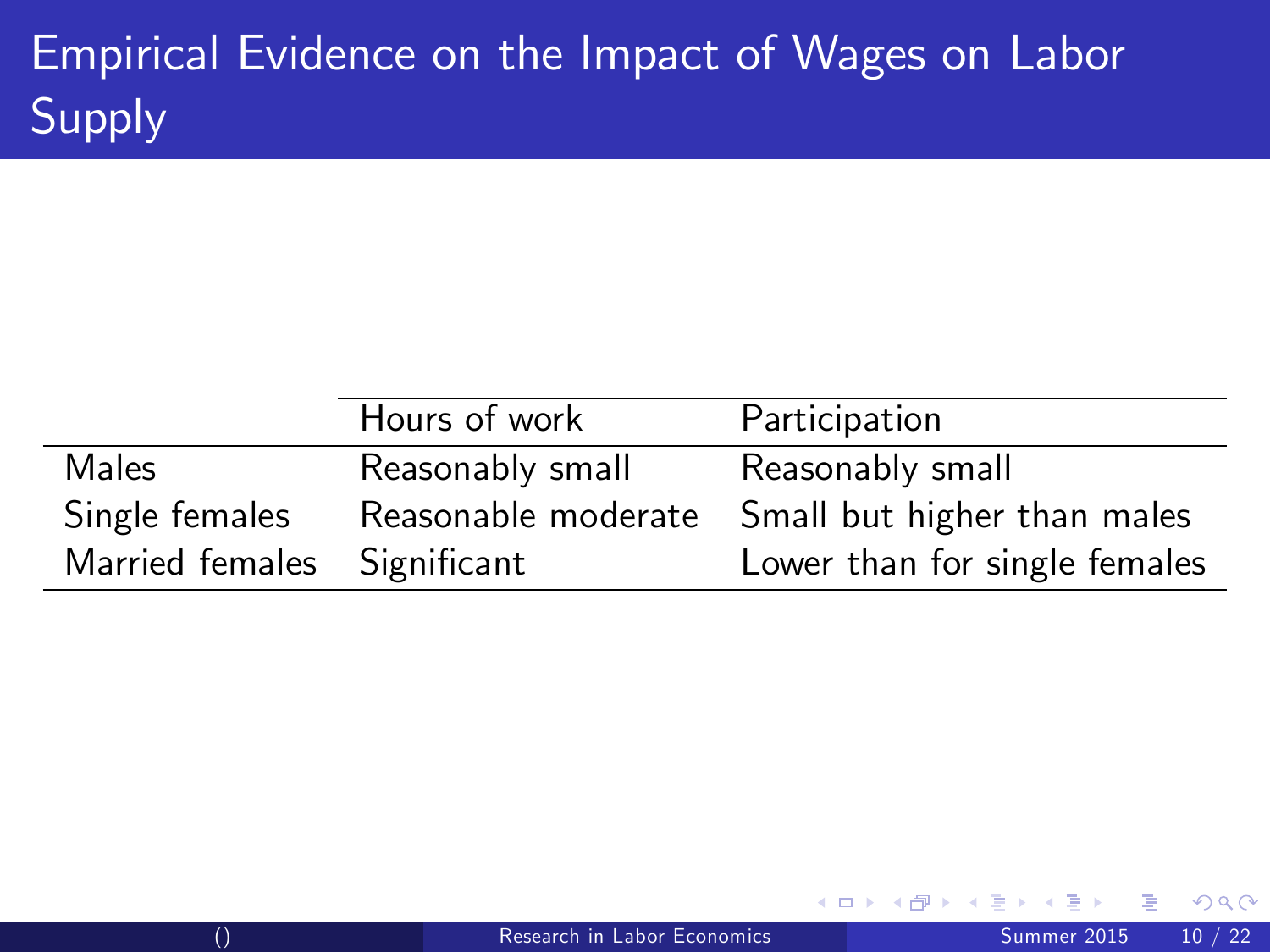## Example: Hours of Work in 5 Transition Economies

- Study of hours of work decisions in Albania,Bulgaria, Serbia, Uzbekistan and Tajikistan
- Explanatory variables:
	- Wage: Expected result Positive
	- Age: Expected result  $-$  Positive
	- $\bullet$  Gender: Expected result  $-$  More for males
	- $\bullet$  Other income: Expected result  $\overline{\phantom{a}}$  Negative
	- $\bullet$  Education: Expected result  $\bullet$  Positive
	- $\bullet$  Occupation: Expected sign  $-$  Ambiguous
	- $\bullet$  Degree of urbanization: Expected result  $\overline{\phantom{a}}$  Positive
	- $\bullet$  Marital status: Expected result  $-$  Positive
	- Children: Expected result  $-$  Ambiguous
	- Children  $< 7$ : Expected result Negative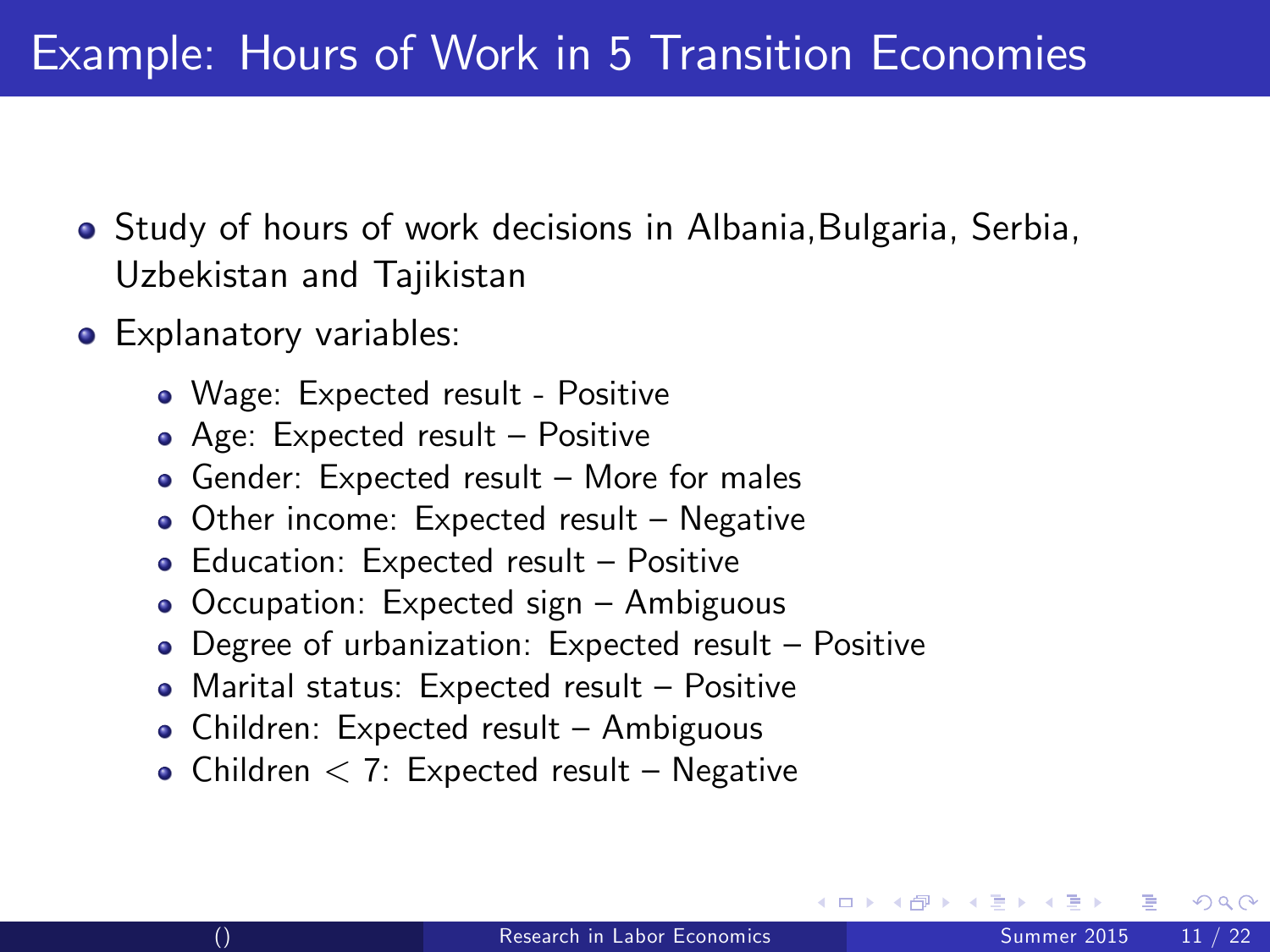### **•** Findings:

- Wage elasticities in all studied countries is modest ranging from 0.03 to 0.20
- Older individuals are more likely to be employed in formal labor markets
- Married individuals more likely to be employed in Albania, Bulgaria and Serbia but less likely to be so in Tajikistan and Uzbekistan.
- Males are more likely to be employed than females.
- Individuals with higher levels of education are more likely to be employed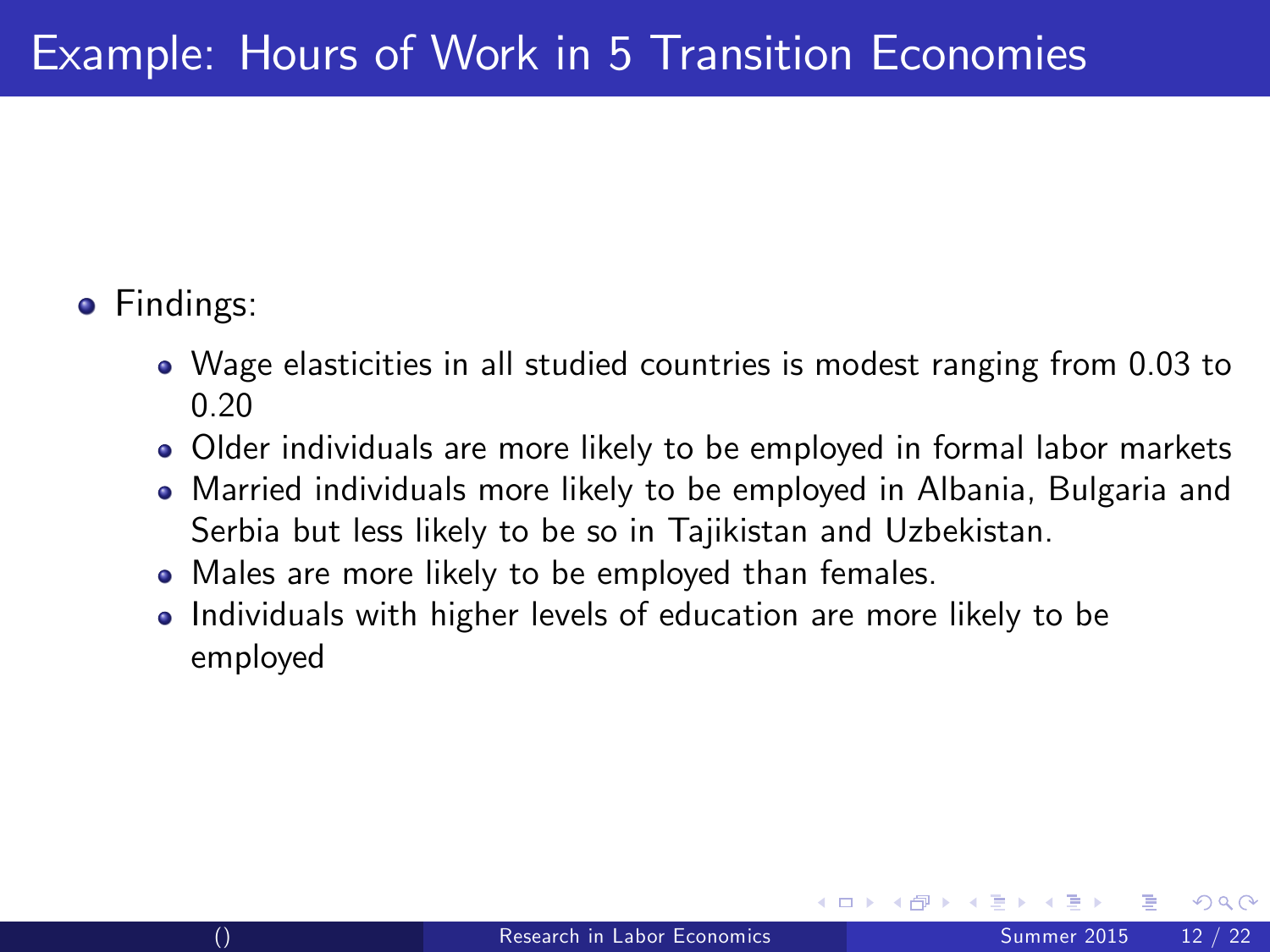### **•** Findings:

- Probability of being employed falls in Albania and Bulgaria if a household has dependent children below school ages
- $\bullet$  Presence of children above school ages (between 7 and 17 years) affects negatively the probability of being employed in Bulgaria and Tajikistan.
- Non-labour income discourages employment in all Balkan states and has no effect in Central Asian countries.
- Non-labour income negatively affects work hours in Serbia and Uzbekistan with no significant effect in Albania, Serbia and Tajikistan.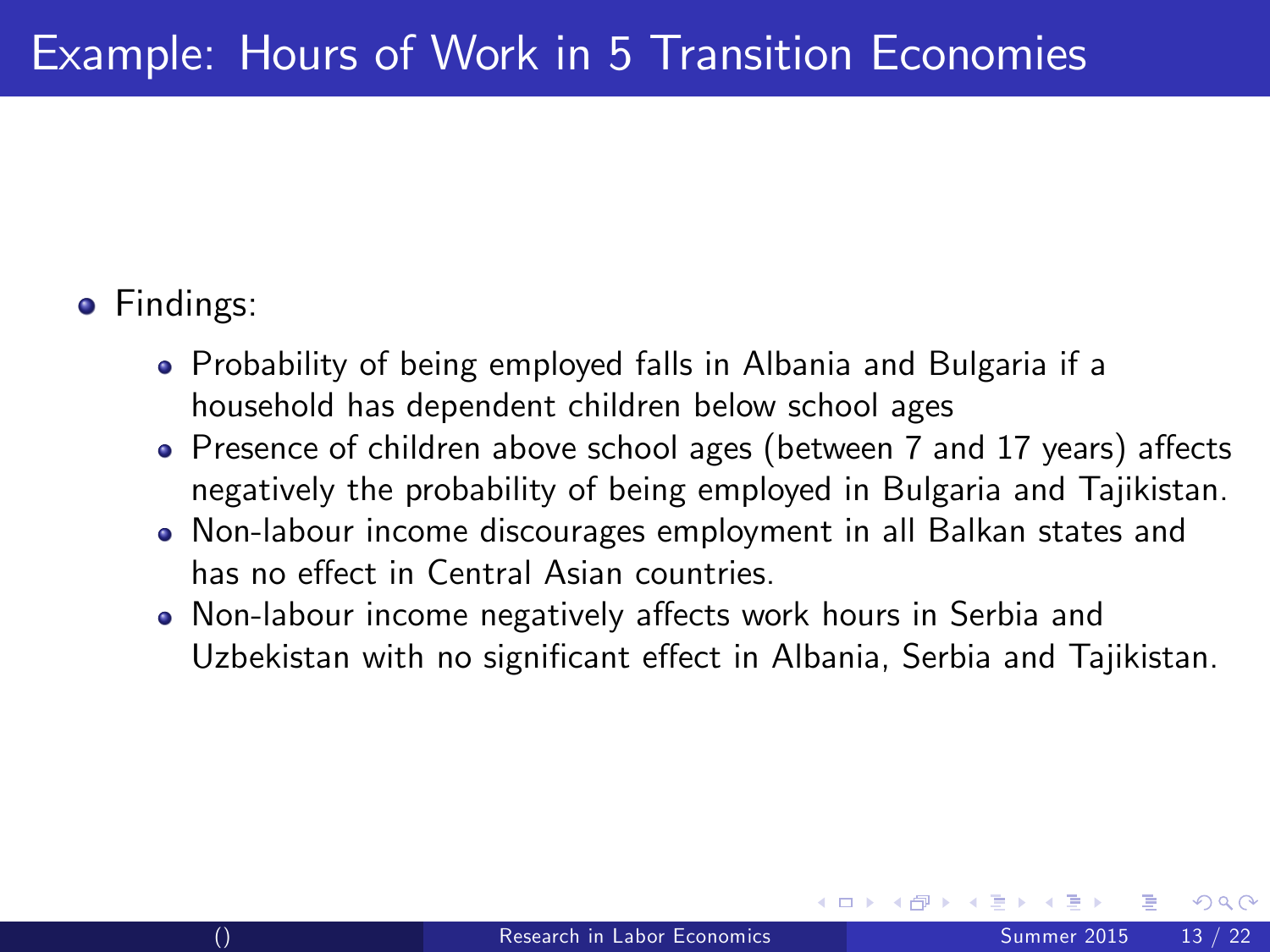#### • Findings:

- Individuals residing in urban areas supply more labour hours in all the countries reviewed except for Uzbekistan
- Employees working in the public sectors of Bulgaria, Serbia, and Tajikistan supply more labour hours than workers in other sectors of occupation.
- Employees engaged in the private sector activities in Albania and Uzbekistan supply more labour hours.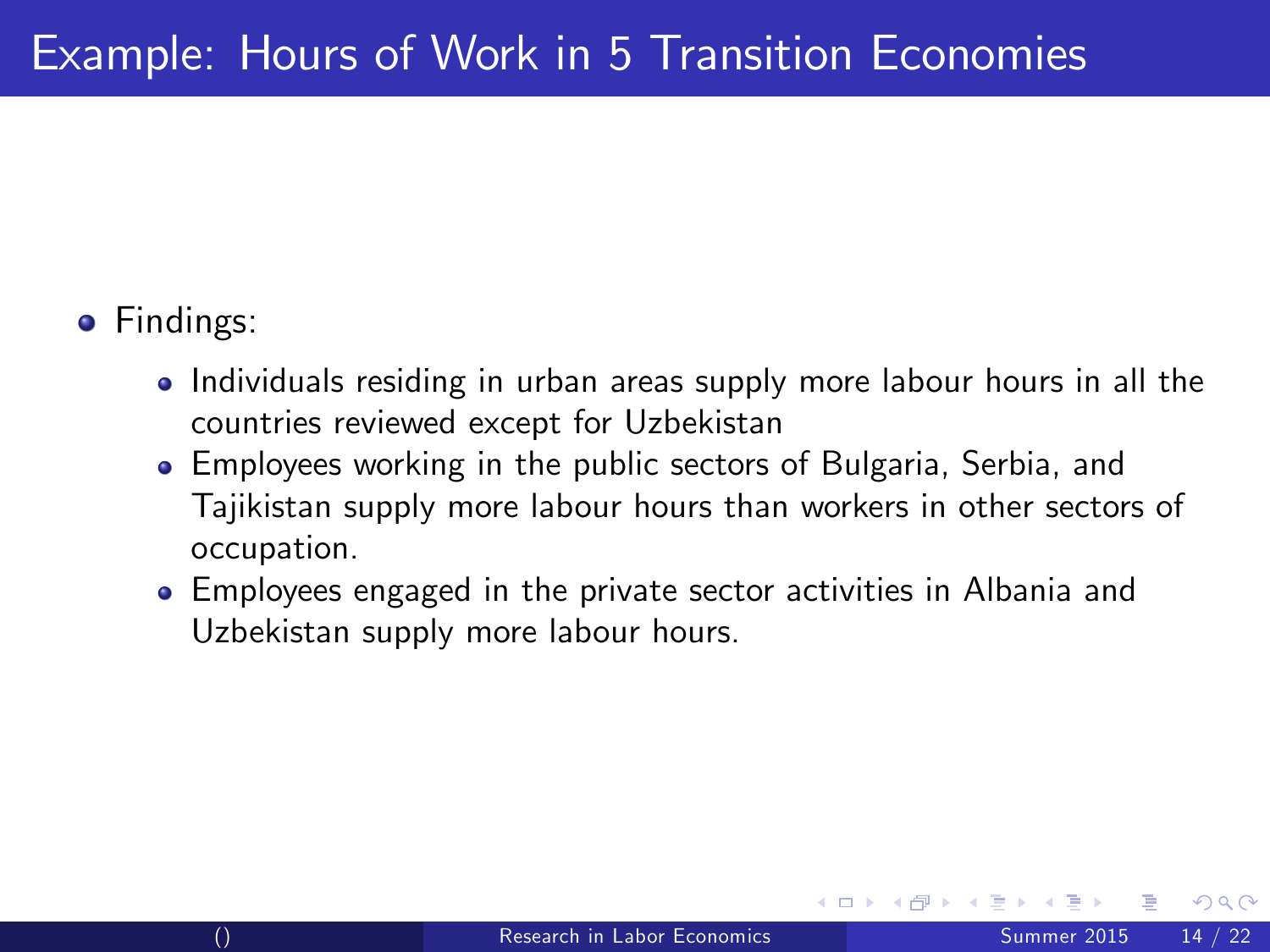- Intertemporal labor supply
- Household labor supply
- Education versus experience
- **•** Government programs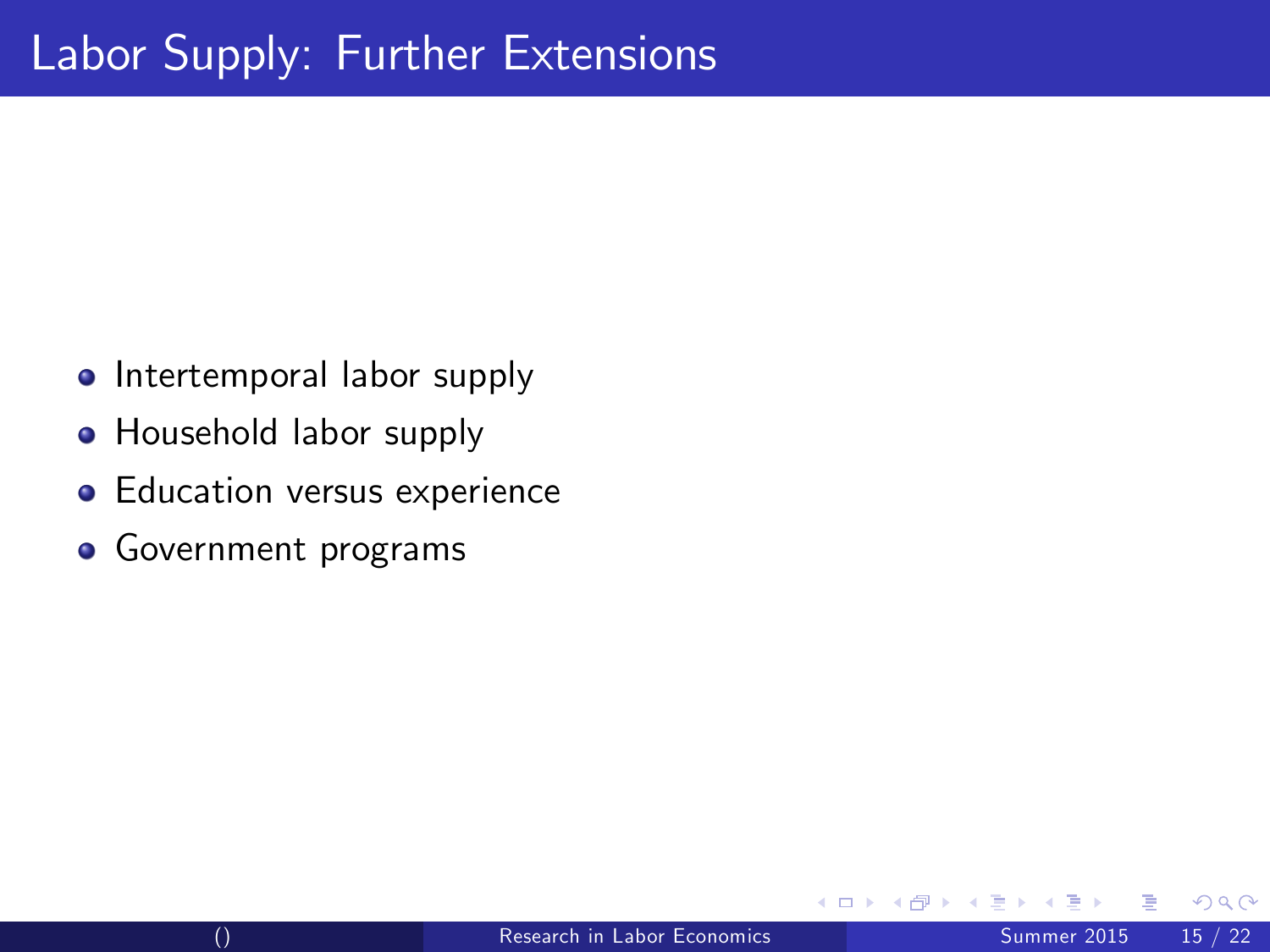- **•** Focus: What factors determine the individual producer's decision:
	- To employ?
- Less empirical evidence on labor demand behavior as compared to labor supply

4 0 8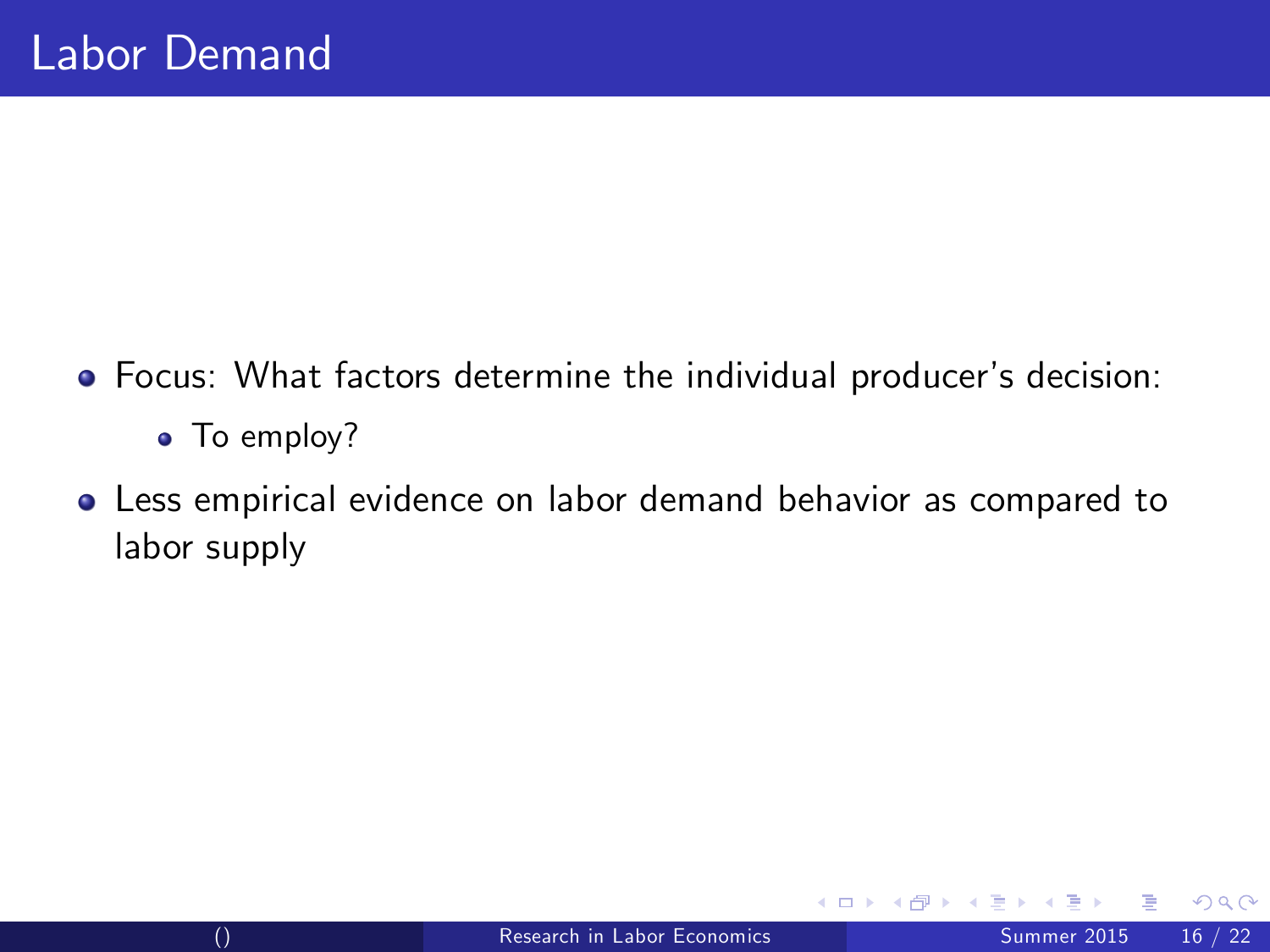- How payroll taxes affect individual producer's decision to employ, produce, change prices and wages, and grow?
- Recent empirical evidence: Ambiguous
- Empirical evidence from the study in Uzbekistan:
	- Employment is highly sensitive to changes in the payroll taxes
	- Higher employment sensitivity in service and public sectors
	- Sensitivity of wages to changes in the payroll taxes is rather modest
	- Subsitutiton of labor for capital in manufacturing

つひひ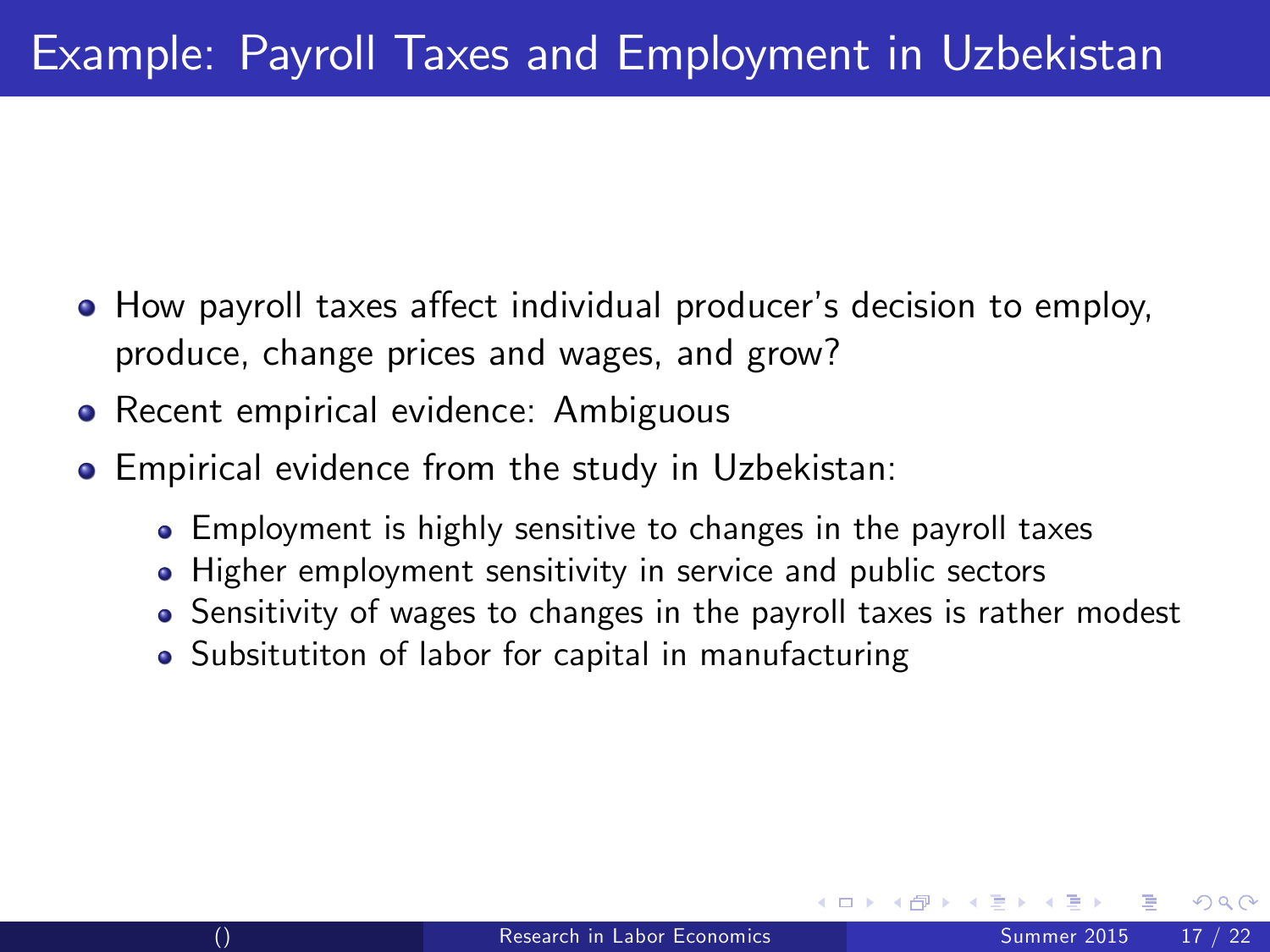- Focus:
- What determines a particular wage structure?
- What determines the level of employment and unemployment?
- The areas explored:
	- **Investment to human capital**
	- Discrimination (Males vs females, ethnicity, etc.)
	- Differences in employment among more and less less-skilled labor
	- The employer and employee attitudes to risk and incomplete information (including the determinants of allocation of workers resources to searching job opportunities)
	- Labor unions and government policy
	- **•** Unemployment
	- And many other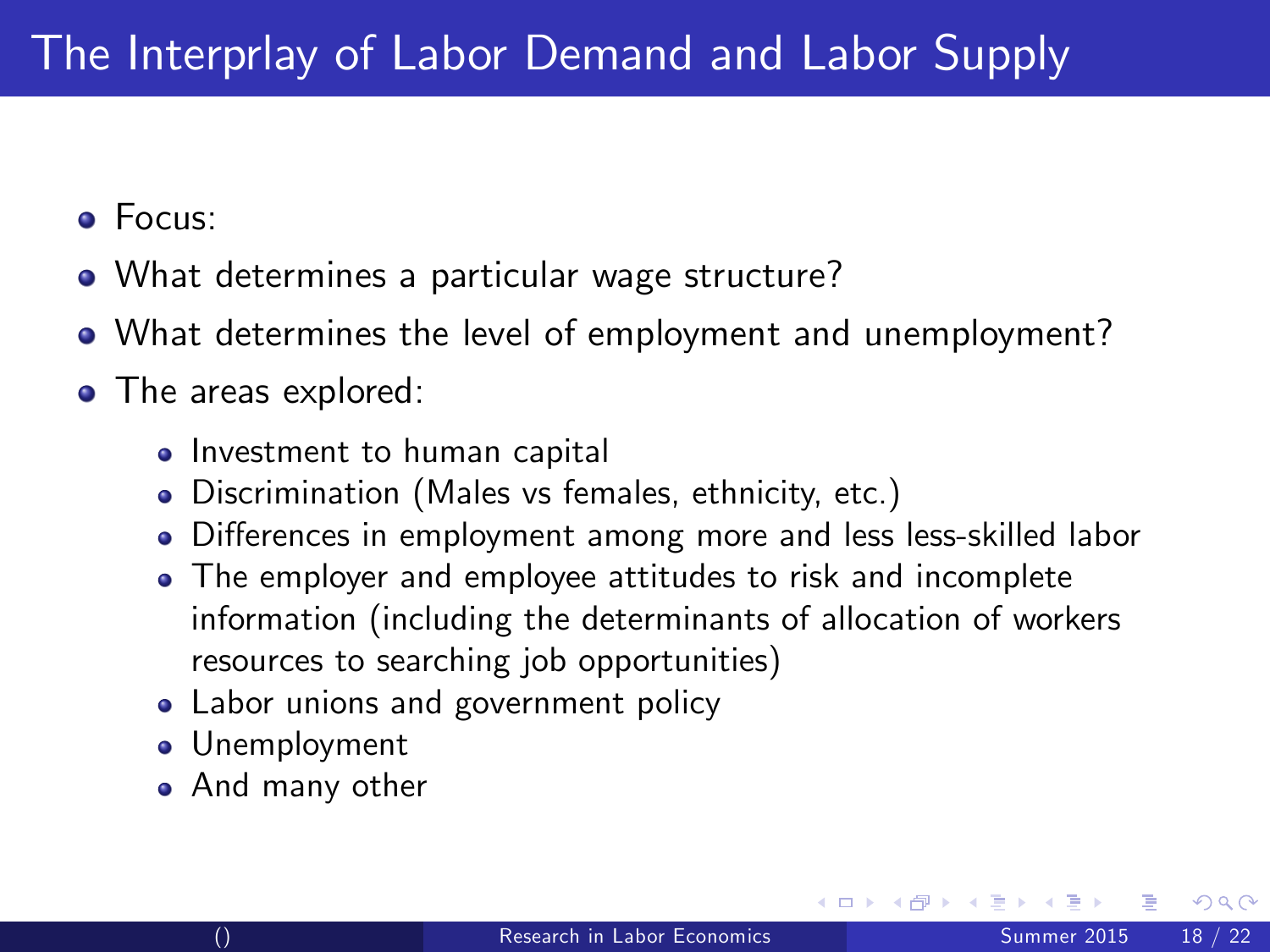- Labor economics allows to blend the research with different other economic fields as:
- **•** Public economics
- **e** Health economics
- Development economics To name a few

つひひ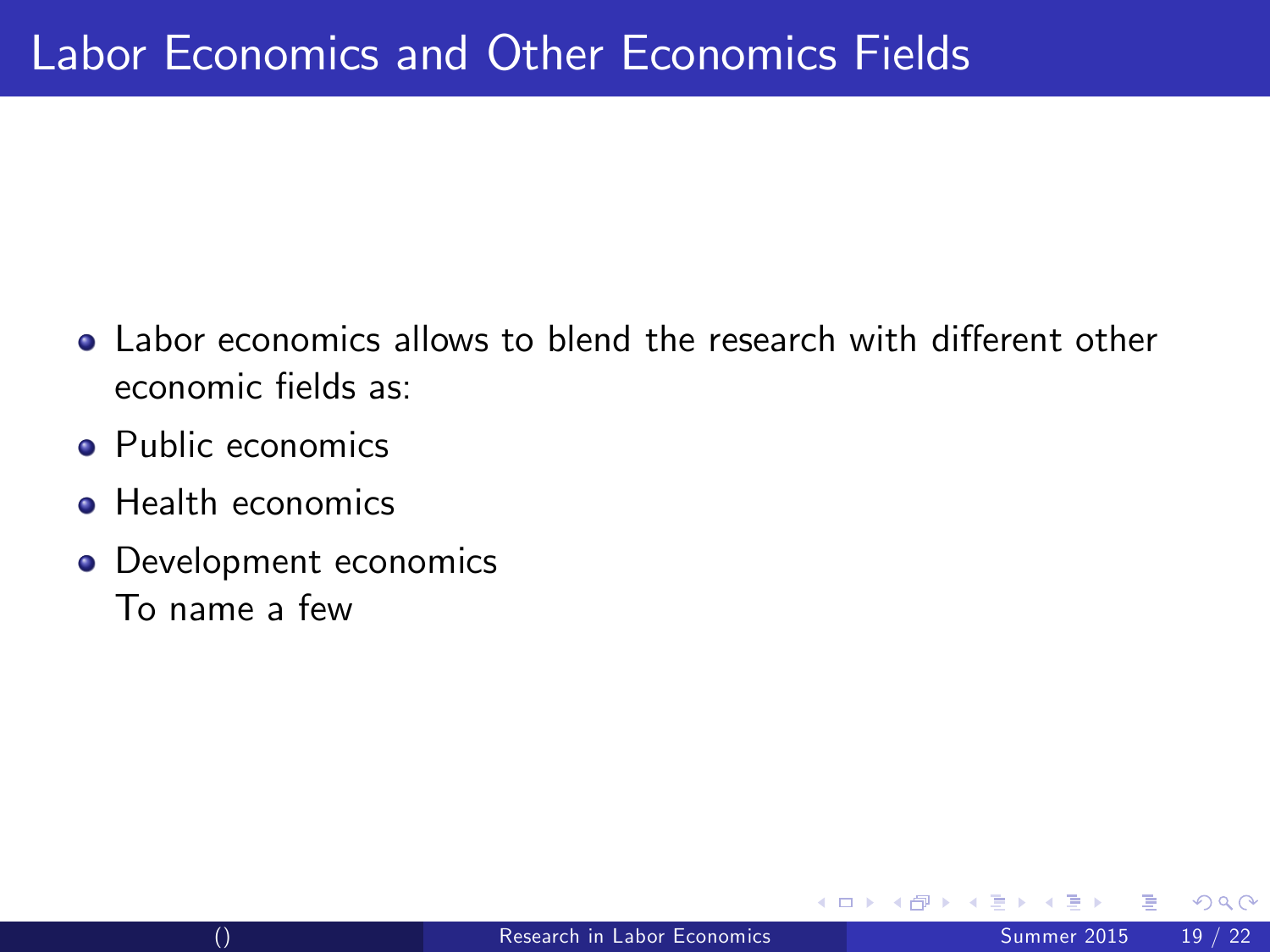- Standard labor economics textbooks for undergraduates. Examples: Borjas (2005), Ehrenberg & Smith (2011)
- More advanced labor economics textbooks: Cahuc (2011)
- Labor supply: Killingsworth (2000)
- Labor demand: Hammermesh (2001)
- Any topic: Handbook of Labor Economics

つひひ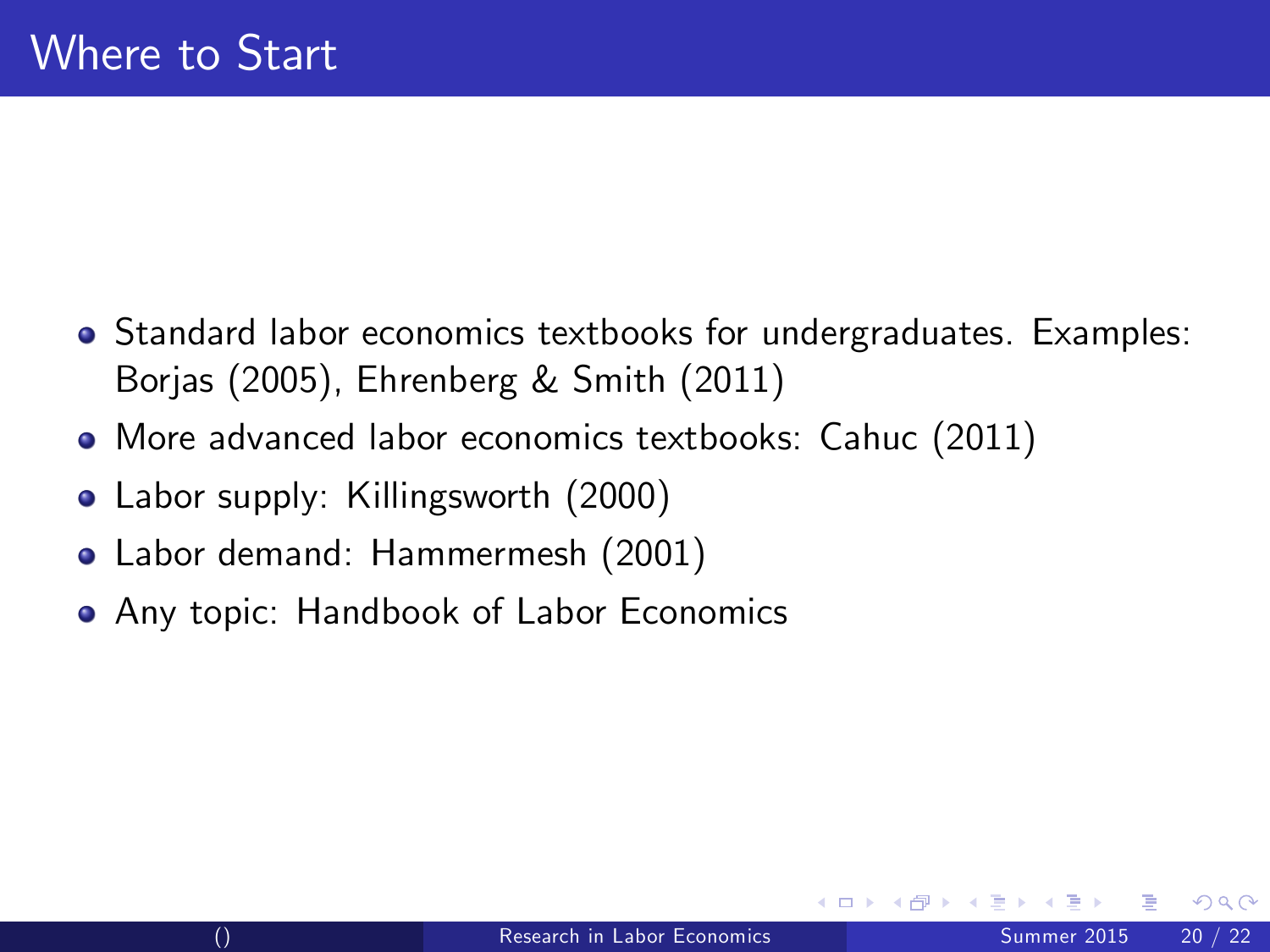- Labor supply
- **•** Labor demand
- Government policy and labor supply
- Labor supply and health economics